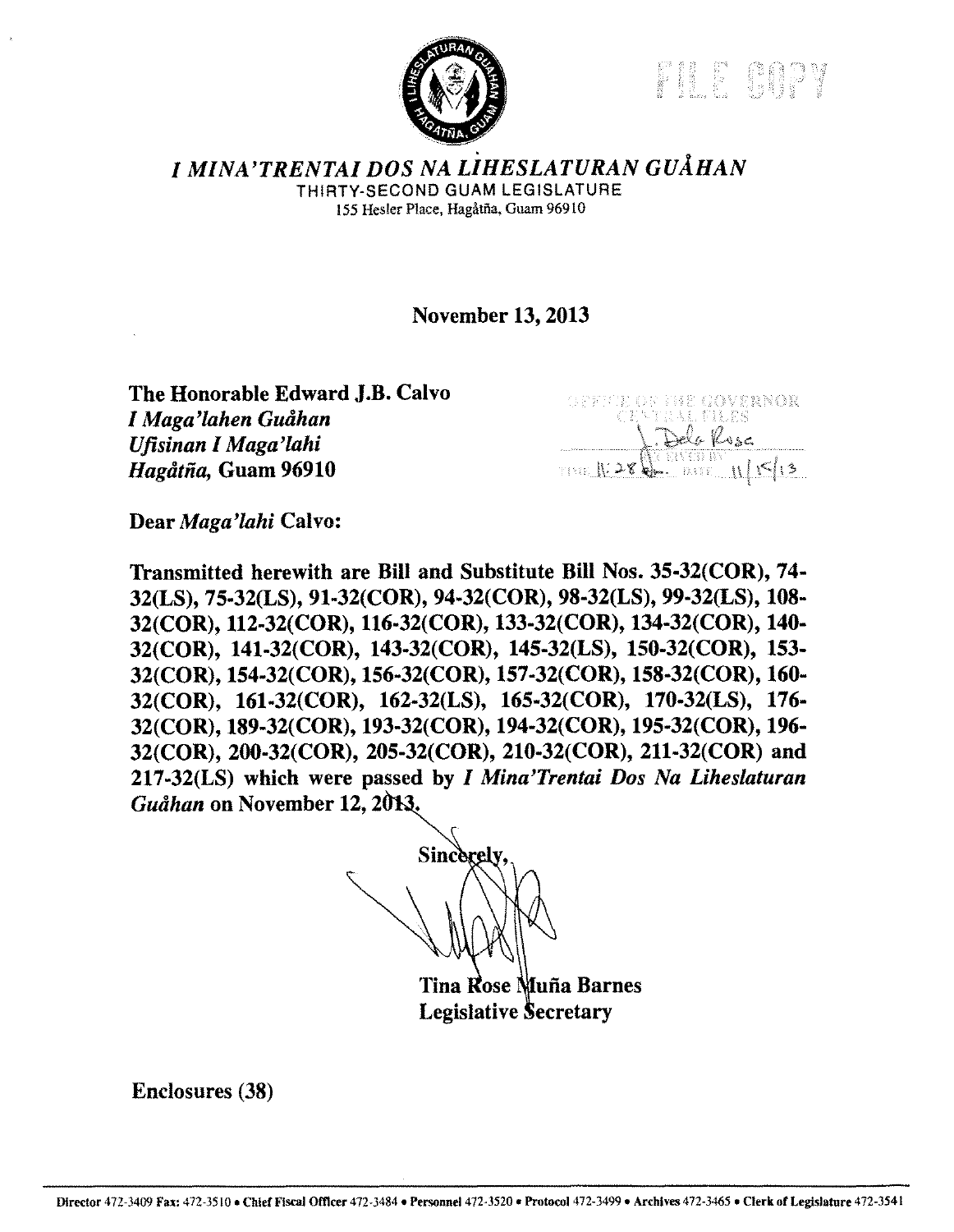EE AAD

# *I MINA 'TRENTAI DOS NA LIHESLATURAN GUAHAN*  2013 (FIRST) Regular Session

# CERTIFICATION OF PASSAGE OF AN ACT TO *I MAGA 'LAHE1V GUAHAN*

This is to certify that Bill No. 195-32 (COR), "AN ACT TO ADD A NEW CHAPTER 91 TO TITLE 9, GUAM CODE ANNOTATED, RELATIVE TO PROTECTING INFANTS WHO ARE BORN ALIVE AS A RESULT OF AN ABORTION, THROUGH THE ESTABLISHMENT OF THE "INFANT **CHILD'S RIGHT TO LIFE ACT"**, was on the  $12<sup>th</sup>$  day of November 2013, duly and regularly passed.

Judith T. Won Pat, Ed.D. Speaker

Tina Rose Muña Barnes Legislative Secretary

This Act was received by *I Maga' lahen Guahan* this  $\sqrt{5^{4} - 1}$  day of  $\sqrt{2}$ .

2013, at  $\sqrt{3}$  o'clock  $\vdash M$ .

Assistant Staff Officer *Maga'lahi's* Office

APPROVED:

EDWARD J.B. CALVO *I Maga'lahen Guahan* 

Date:----------

Public Law No.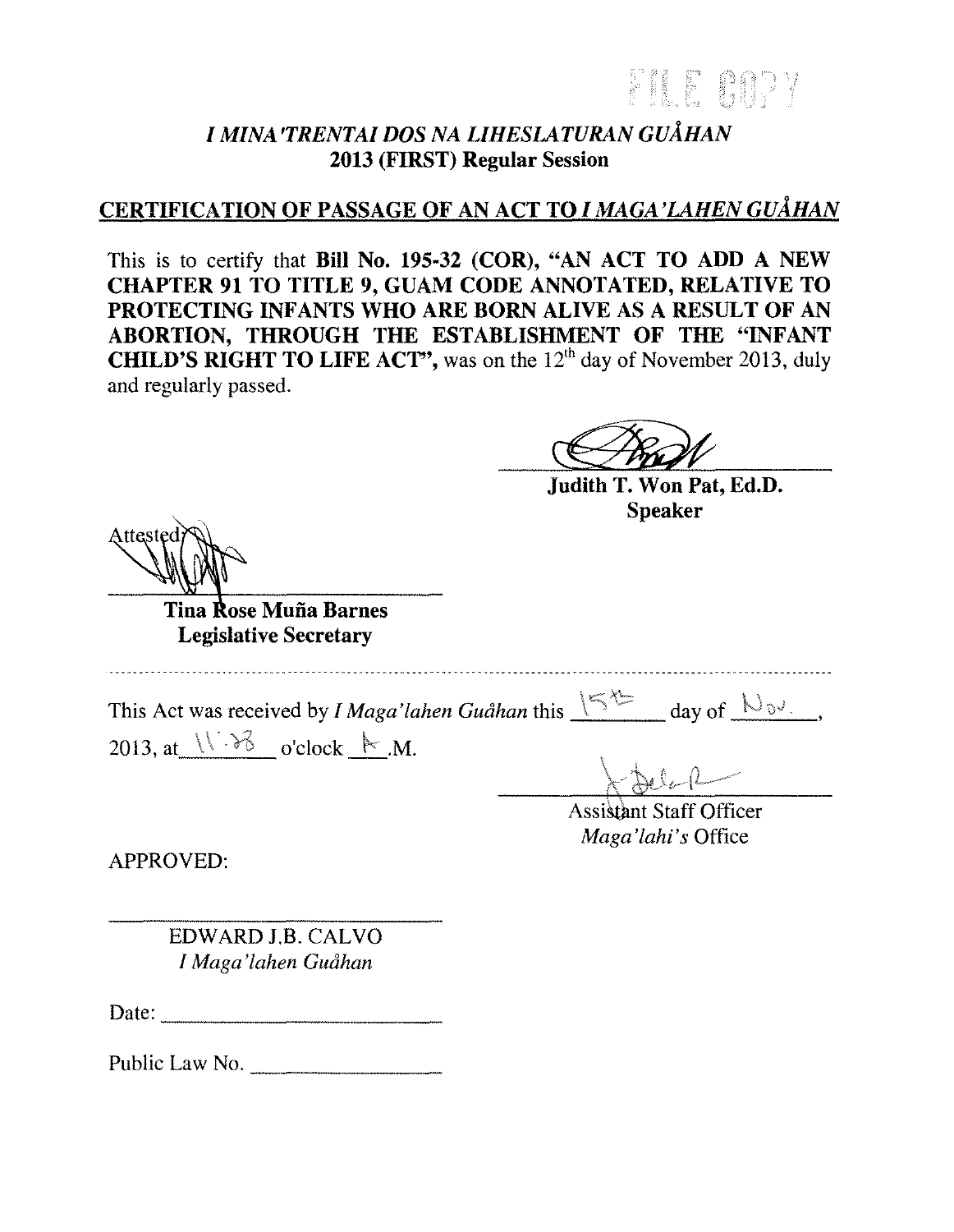## *I MINA 'TRENT AI DOS NA UHESLATURAN GUAHAN*  **2013 (FIRST) Regular Session**

#### **Bill No. 195-32 (COR)**

### Introduced by: FRANK B. AGUON, JR.

T.C. Ada V. Anthony Ada B. J.F. Cruz Chris M. Dueñas Michael T. Limtiaco Brant T. McCreadie Tommy Morrison T. R. Muna Barnes Vicente (ben) C. Pangelinan R. **J.** Respicio Dennis G. Rodriguez, Jr. Michael F. Q. San Nicolas Aline A. Yamashita, Ph.D. Judith T. Won Pat, Ed.D.

### **AN ACT TO** *ADD* **A NEW CHAPTER 91 TO TITLE 9, GUAM CODE ANNOTATED, RELATIVE TO PROTECTING INFANTS WHO ARE BORN ALIVE AS A RESULT OF AN ABORTION, THROUGH THE ESTABLISHMENT OF THE "INFANT CHILD'S RIGHT TO LIFE ACT."**

## **1 BE IT ENACTED BY THE PEOPLE OF GUAM:**

2 **Section 1. Legislative Findings and Intent.** *I Liheslaturan Guahan* finds 3 that a proposal was previously introduced in a prior legislature that would protect 4 the life of a child who is brought into this world through the abortion process, and 5 who upon extraction from the mother's womb is found to still be alive. I 6 *Liheslaturan Guahan* recognizes that a child in this situation who is found to be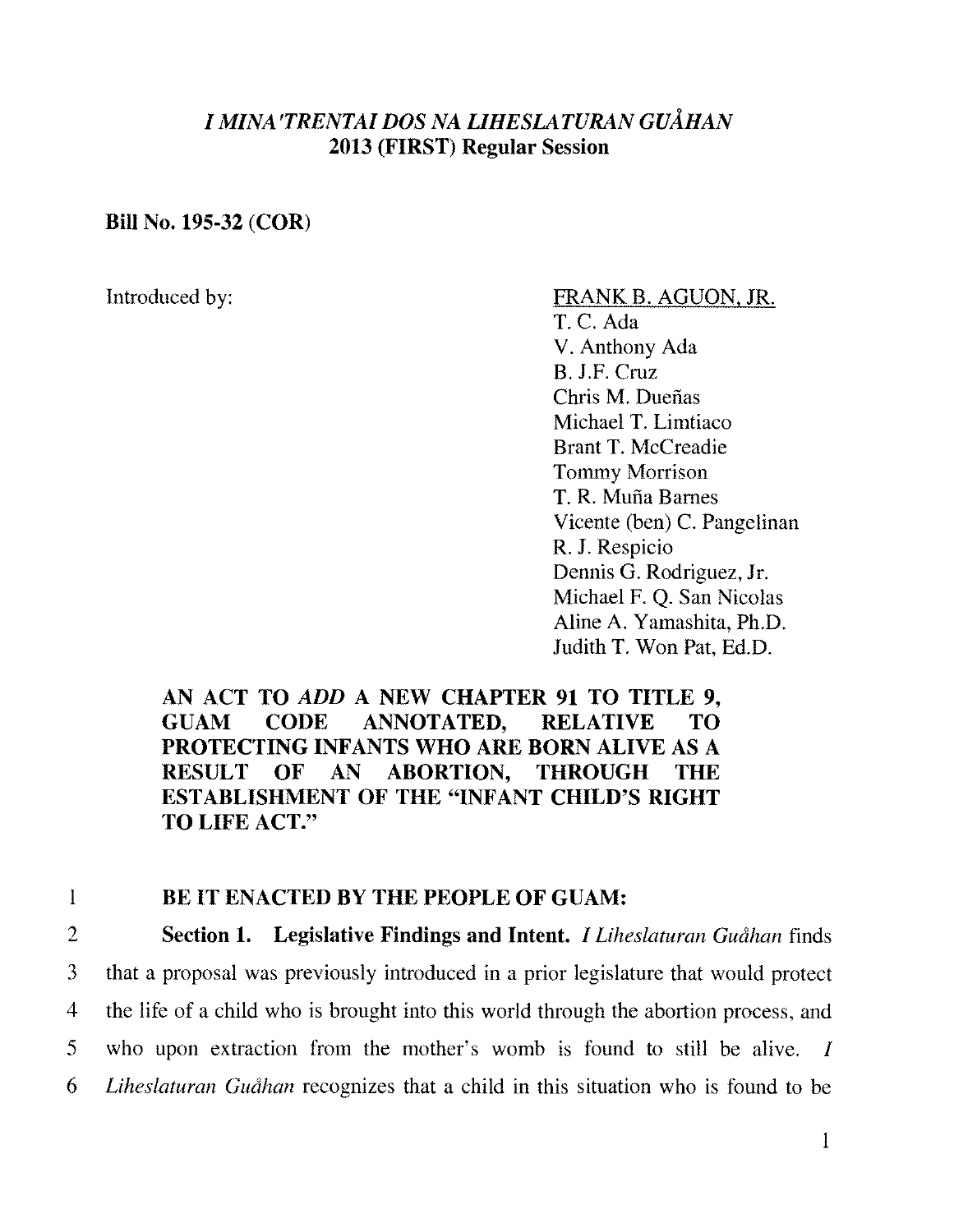1 alive must be preserved and every effort be made to protect the child's life. 2 Therefore, it is the intent of *I Liheslaturan Guahan* to enact legislation that would 3 require that in such cases whereupon an infant that, through an abortion process, is 4 found to still be alive, that life must be recognized as a human being and thus must 5 be extended the right to life. 6 **Section 2. Establishment of the "Infant Child's Right to Life Act."** A 7 new Chapter 91 is hereby *added* to Title 9 of the Guam Code Annotated to read as 8 follows: 9 **"CHAPTER 91**  10 **INFANT CHILD'S RIGHT TO LIFE ACT**  11 § **91.01. Title.**  12 This Act may be known and cited as the "Infant Child's Right to Life 13 Act." 14 15 16 17 18 19 20 21 22 23 24 25 26 27 § **91.02. Legislative Findings and Purpose.**  (a) *I Liheslaturan Guahan* finds that: (l) All children, no matter their age, have the right to life. Guam has a paramount interest in protecting all human life. (2) *If* an abortion results in the live birth of an infant, the infant is a legal person for all purposes under the laws of Guam. (3) Guam must assert its interest in protecting an infant whose live birth occurred as the result of an abortion. (4) Without proper legal protection, newly-born infants who survive abortions could be denied proper lifesaving or life-sustaining medical treatment and left to die. (b) Accordingly, it is the purpose of this Act to ensure the protection and promotion of the health and wellbeing of all infants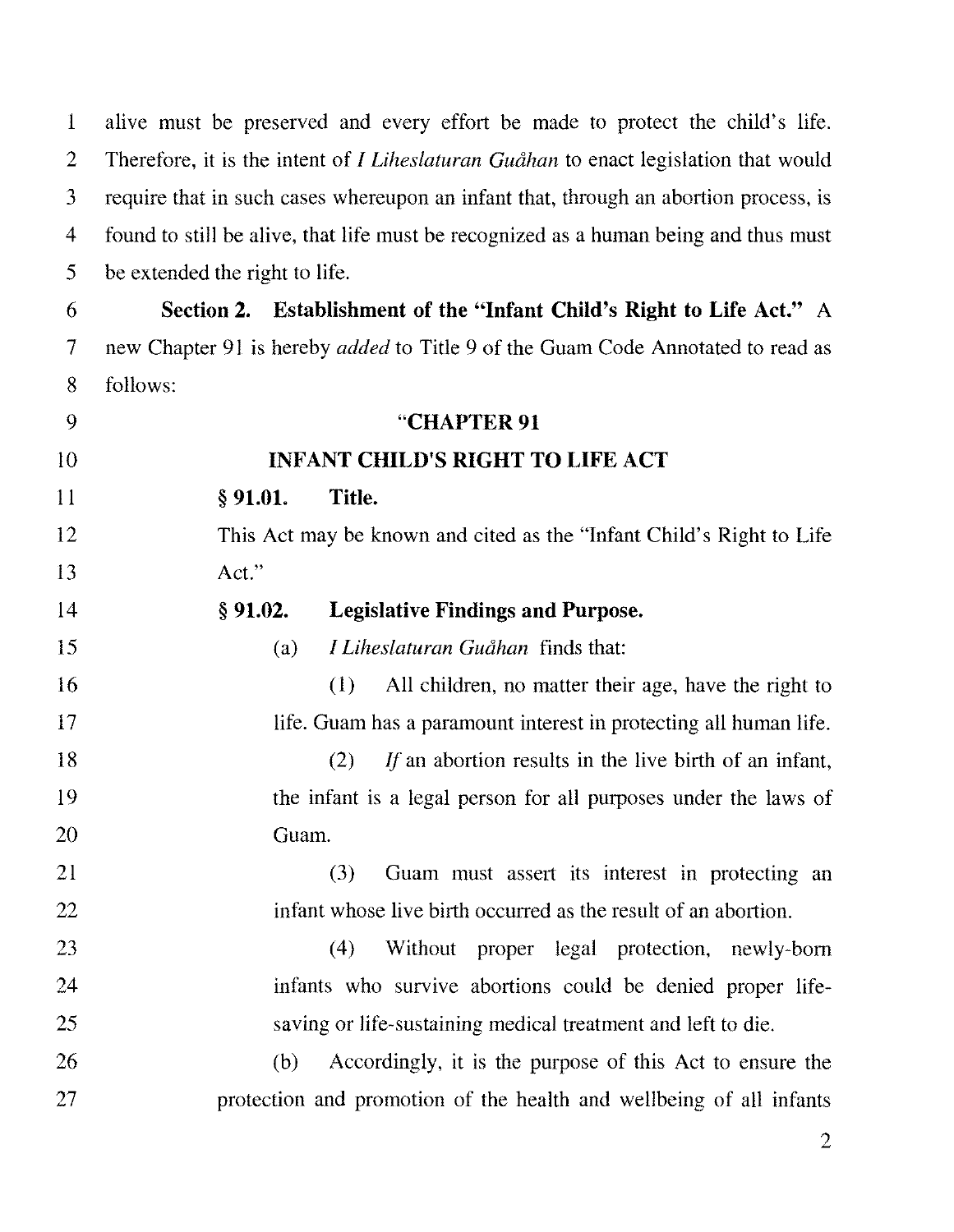l 2 3 4 5 6 7 8 9 10 11 12 13 14 15 16 17 18 19 20 21 22 23 24 25 26 27 born alive in Guam. Therefore, this Act mandates that healthcare providers give medically appropriate and reasonable life-saving and life-sustaining medical care and treatment to all born alive infants. § **91.03. Definitions.**  For the purposes of this Act only: (a) *Abortion* means the termination of a human pregnancy with an intention other than to produce a live birth or to remove a dead fetus. (b) *Born alive* or *live birth* means the complete expulsion or extraction of an infant from his or her mother, regardless of the state of gestational development, that, after expulsion or extraction, whether or not the umbilical cord has been cut or the placenta is attached, and regardless of whether the expulsion or extraction occurs as a result of natural or induced labor, cesarean section, or induced abortion, shows any evidence of life, including, but *not* limited to, one or more of the following:  $(1)$  breathing; (2) a heartbeat; (3) umbilical cord pulsation; or ( 4) definite movement of voluntary muscles. (c) *Consent* means knowledge of and explicit or implicit agreement to or instruction to perform a violation of this Act. (d) *Facility* or *medical facility* means any public or private hospital, clinic, center, medical school, medical training institution, healthcare facility, physician's office, infirmary, dispensary, ambulatory surgical treatment center, or other institution or location wherein medical care is provided to any person.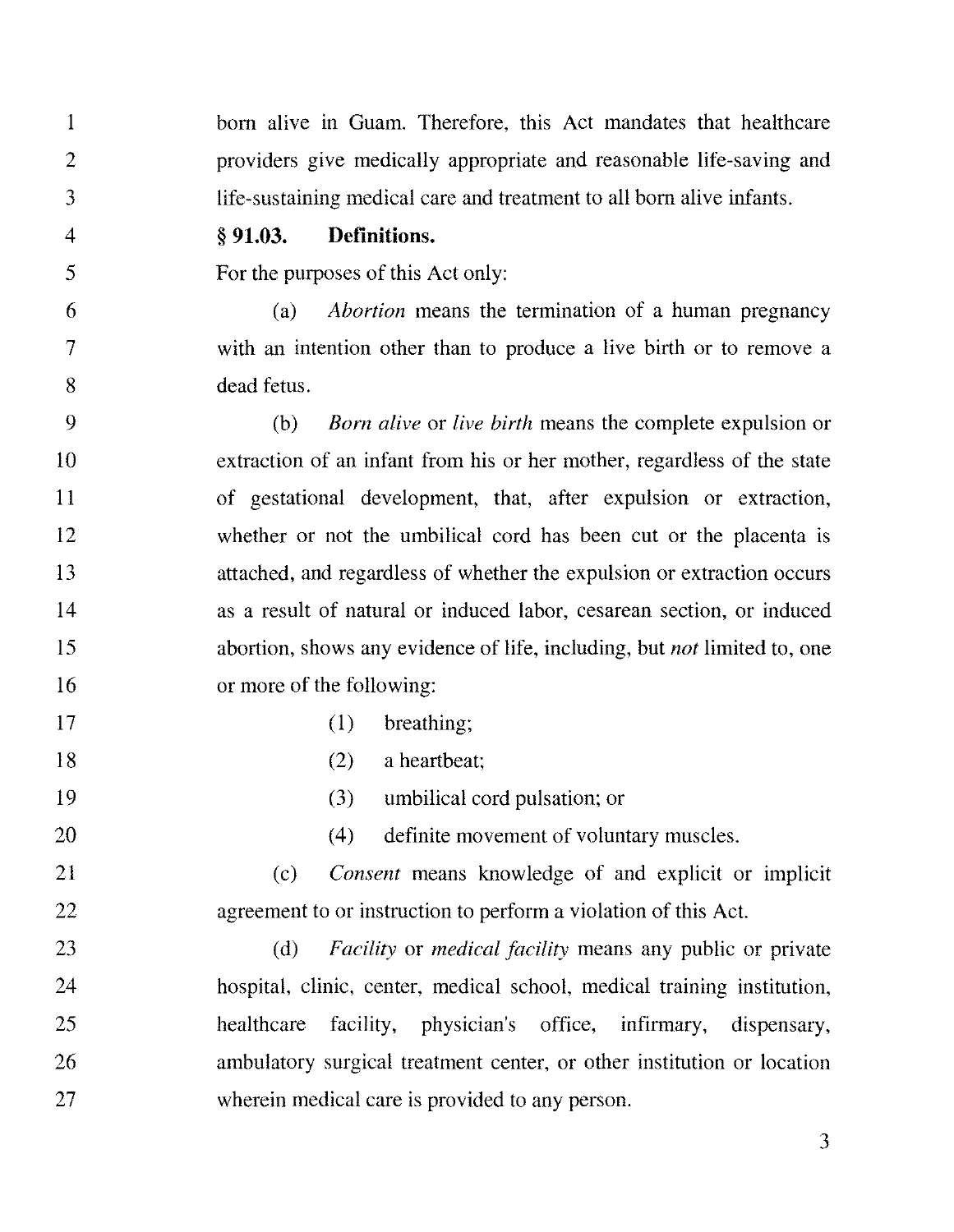l 2 3 4 5 6 7 8 9 10 11 12 13 14 15 16 17 18 19 20 21 22 23 24 25 26 27 (e) *Infant,* for the purposes of this Act, and as used in this Act, means a child of the species *homo sapiens* that has been completely expulsed or extracted from its mother, regardless of the stage of gestational development, until the age of thirty (30) days post birth. An *infant* is also a human being for purposes of Chapter 16 of Title 9, Guam Code Annotated. (f) *Premature* or *preterm* means occurring prior to the thirtyseventh (37th) week of gestation. § **91.04. Requirements and Responsibilities.**  (a) A person *shall not* deny or deprive an infant of nourishment with the intent to cause or allow the death of the infant for any reason. (b) A person *shall not* deprive an infant of medically appropriate and reasonable medical care and treatment or surgical care. ( c) The requirements of this Section *shall not* be construed to prevent an infant's parent(s) or guardian(s) from refusing to give consent to medical treatment or surgical care which is *not* medically necessary or reasonable, including care or treatment which either: ( 1) is *not* necessary to save the life of the infant; (2) has a potential risk to the infant's life or health that outweighs the potential benefit to the infant of the treatment or care; or (3) is treatment that will do *no more* than prolong the act of dying when death is imminent. (d) The physician performing an abortion must take all medically appropriate and reasonable steps to preserve the life and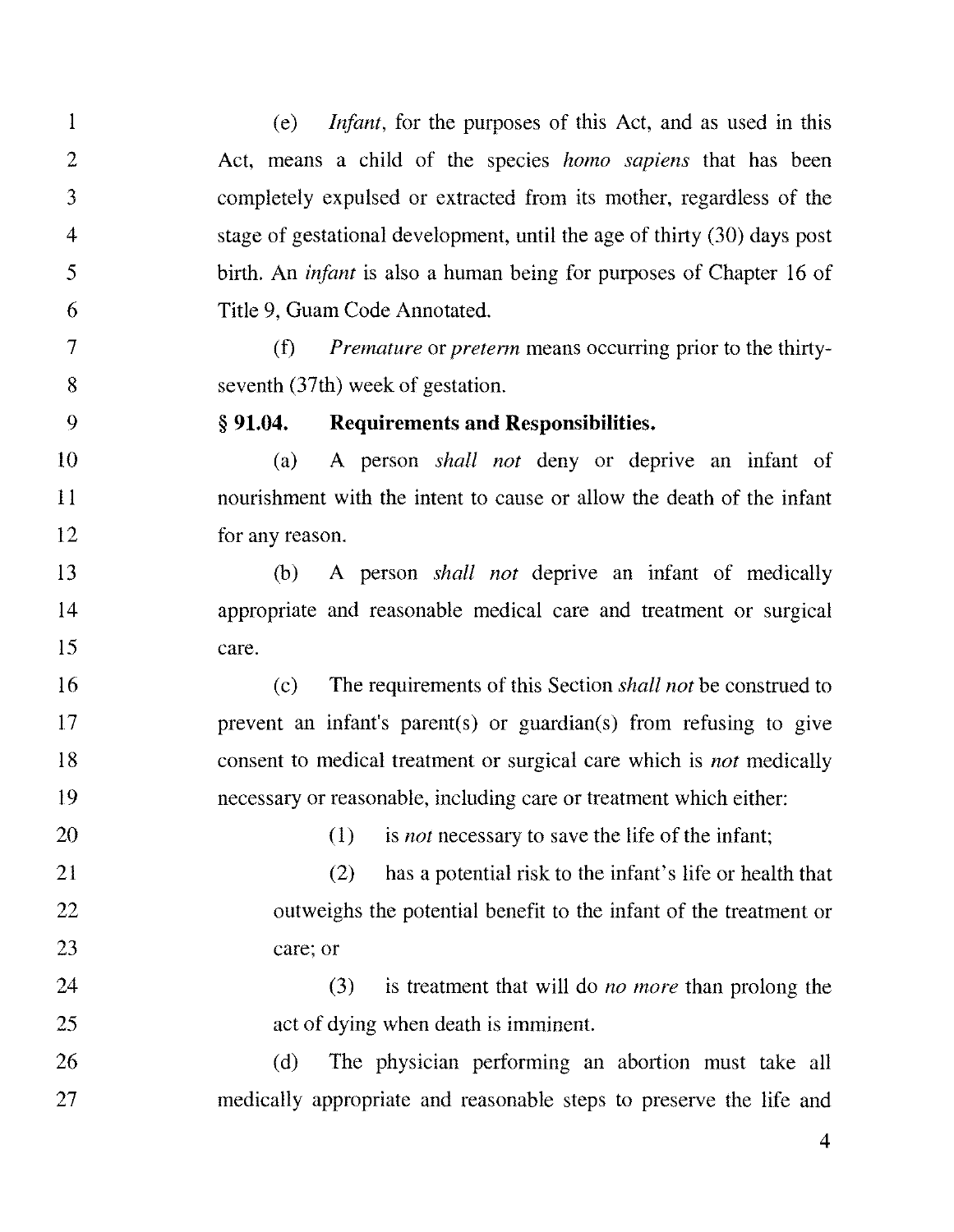1 2 3 4 5 6 7 8 9 10 11 health of an infant. If an abortion performed in a hospital results in a live birth, the physician attending the abortion *shall* provide immediate medical care to the infant, inform the mother of the live birth, and request the transfer of the infant to a resident, on-duty or emergency care physician, who *shall* provide medically-appropriate and reasonable medical care and treatment to the infant. *If* an abortion performed in a facility other than a hospital results in a live birth, a physician attending the abortion *shall* provide immediate medical care and treatment to the infant and call 9-1-1 for an emergency transfer of the infant to a hospital that *shall* provide medically-appropriate and reasonable care and treatment to the infant.

12 13 14 15 16 (e) *If* the physician described in Subsection (d) of this Section is unable to perform the duties in that Subsection because he is assisting the woman on whom the abortion was performed, then an attending physician's assistant, nurse, or other licensed healthcare provider must assume the duties outlined in that Subsection.

17 18 19 20 21 (f) Any infant, including one born in the course of an abortion procedure, *shall* be treated as a legal person under the laws of Guam, with the same rights to medically-appropriate care and treatment, and birth and death (if death occurs) certificates *shall* be issued accordingly.

22 23 24 25 26  $(g)$  If, before the abortion, the mother and the father have stated in writing that they *do not* wish to keep the infant in the event that the abortion results in a live birth, and this writing is *not* retracted before the abortion, the infant, if born alive, *shall* immediately upon birth become a ward of Guam.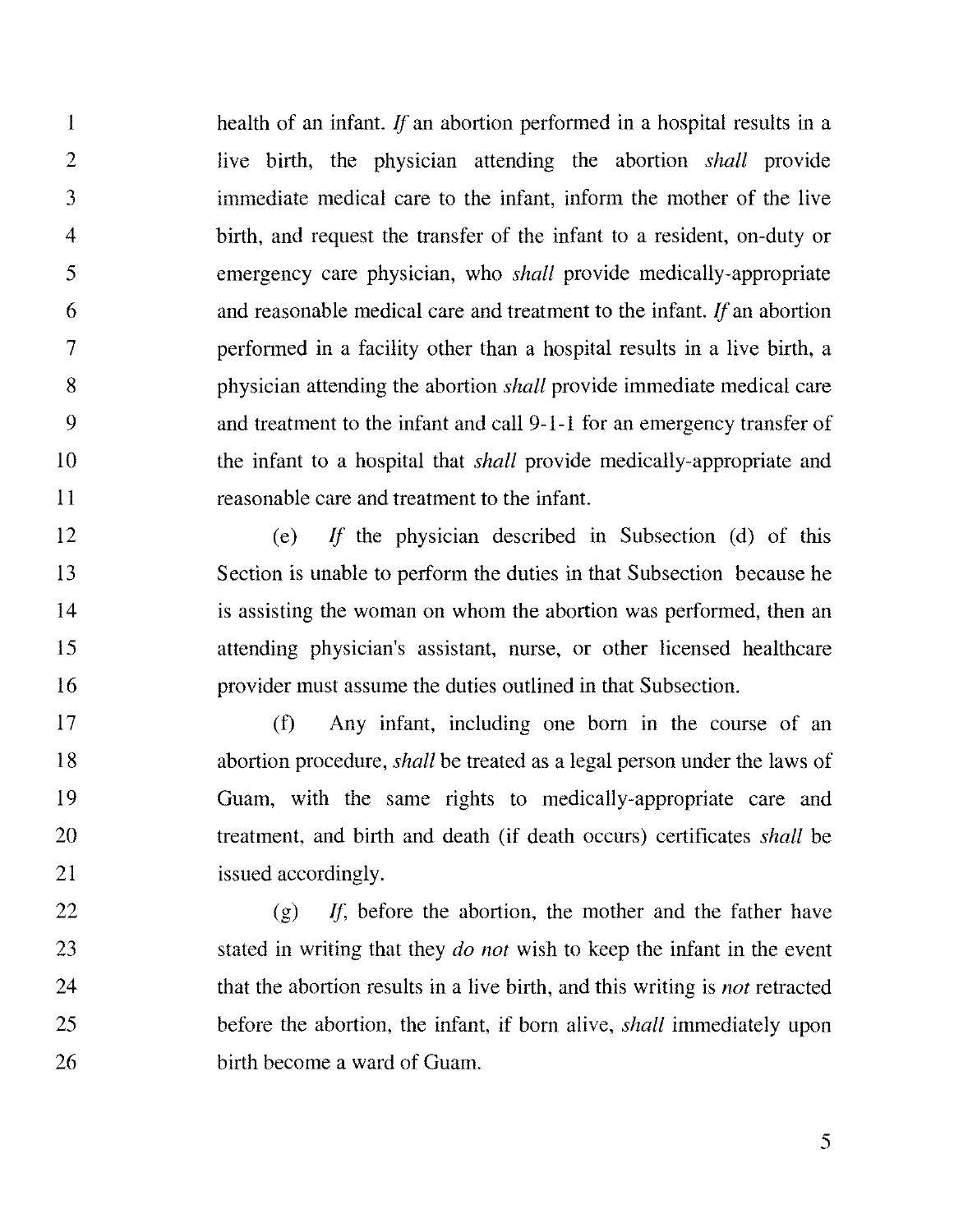(h) *No* person *may* use any infant for any type of scientific research or other kind of experimentation *except* as necessary to protect or preserve the life and health of the premature born alive infant.

5

l

 $\overline{2}$ 

3

4

#### § **91.05. Criminal Penalties.**

6 (a) Any physician, nurse, or other licensed healthcare 7 provider who intentionally with premeditation, or intentionally, or 8 knowingly, or recklessly, or by criminal negligence fails to provide 9 reasonable and medically-appropriate and reasonable care and I 0 treatment to an infant in the course of an abortion *shall* be guilty of a 11 criminal homicide, as defined in Chapter 16 of Title 9, Guam Code 12 Annotated, and may be punished in accordance with that Chapter. The 13 mother will *not* be liable, criminally or civilly, for actions of a 14 physician, nurse, or other licensed healthcare provider, in violation of 15 this Act to which she did *not* give her consent.

16 (b) Any violation of §91.04(h) of this Act concerning the 17 research use of a born-alive infant is a felony of the first degree, and 18 upon conviction *may* be punished in accordance with Article 2, 19 Chapter 80 of Title 9, Guam Code Annotated.

#### 20 § **91.06. Civil and Administrative Action.**

21 In addition to whatever remedies are available under the common or 22 statutory laws of Guam, failure to comply with the requirements of this Act 23 *shall:* 

24 (a) provide a basis for a civil action for compensatory and 25 punitive damages. Any conviction under this Act *shall* be admissible 26 in a civil suit as *primafacie* evidence of a failure to provide medically 27 appropriate and reasonable care and treatment to a born-alive infant.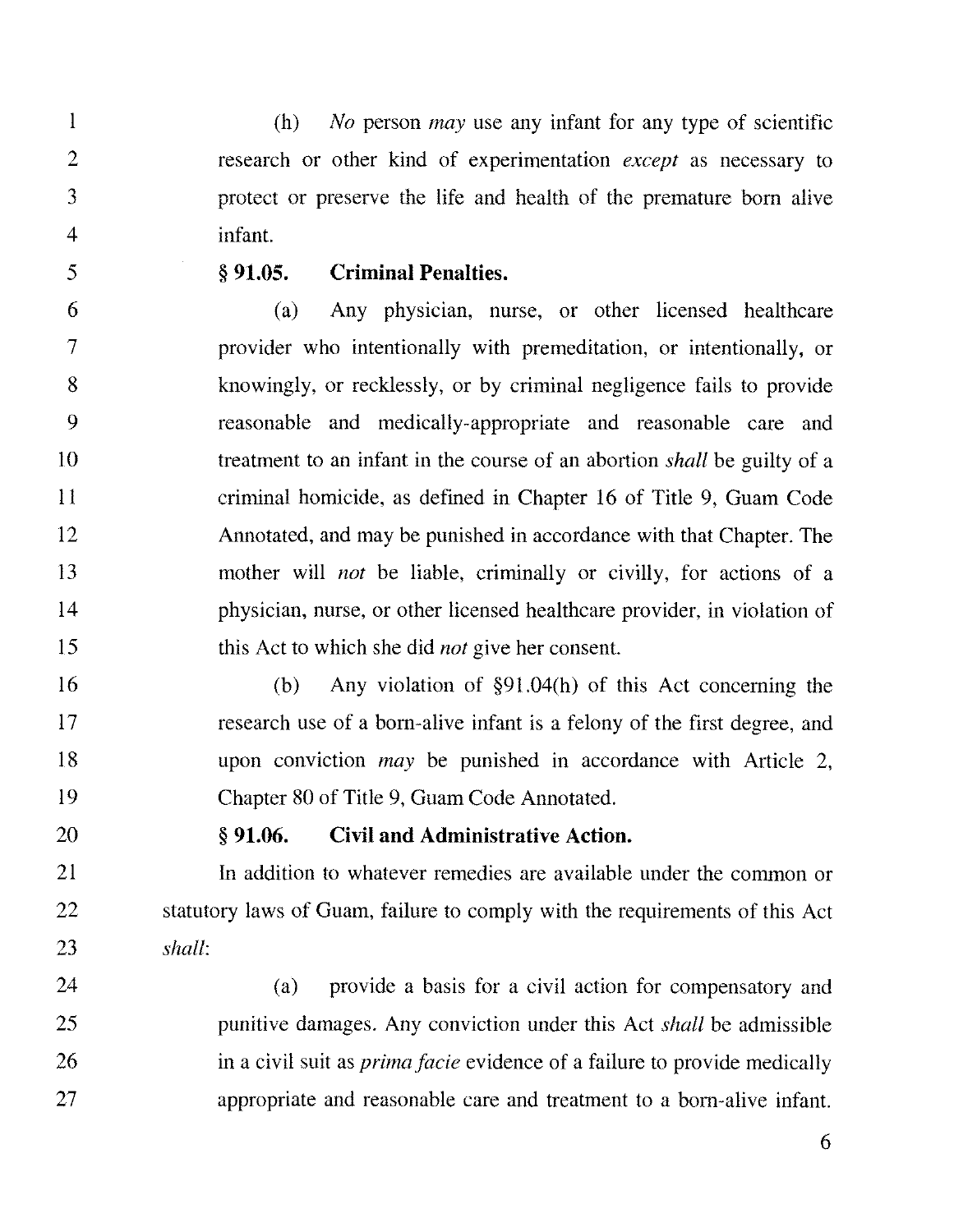1 Any civil action *may* be based on a claim that the death of or injury to 2 the born-alive infant was a result of simple negligence, gross 3 negligence, wantonness, willfulness, intentional conduct, or another 4 violation of the legal standard of care;

5 (b) provide a basis for professional disciplinary action for the 6 suspension or revocation of any license of physicians, licensed and 7 registered nurses, or other licensed or regulated persons. Any 8 conviction of any person for any failure to comply with the 9 requirements of this Act *shall* result in the automatic suspension of his l 0 or her license for a period of *at least* one year, and *shall* be reinstated 11 after that time *only* under such conditions as *shall* be required to 12 ensure compliance with this Act; and

13 (c) provide a basis for recovery for the parent(s) of the 14 infant, or the parent(s) or guardian(s) of the mother if the mother is a 15 minor, for the wrongful death of the infant whether or not the infant 16 was viable at the time abortion was performed."

## 17 **Section 3. Construction.**

18 19 20 21 (a) Nothing in this Act *shall* be construed to affirm, deny, expand, or contract any legal status or legal right applicable to any member of the species *homo sapiens* at any point prior to being born alive, as defined in this Act.

22 23 (b) Nothing in this Act *shall* be construed to affect existing federal or Guam laws regarding abortion.

24 25 (c) Nothing in this Act *shall* be construed as creating or recognizing a right to abortion.

26 27 (d) Nothing in this Act *shall* be construed to alter generally accepted medical standards.